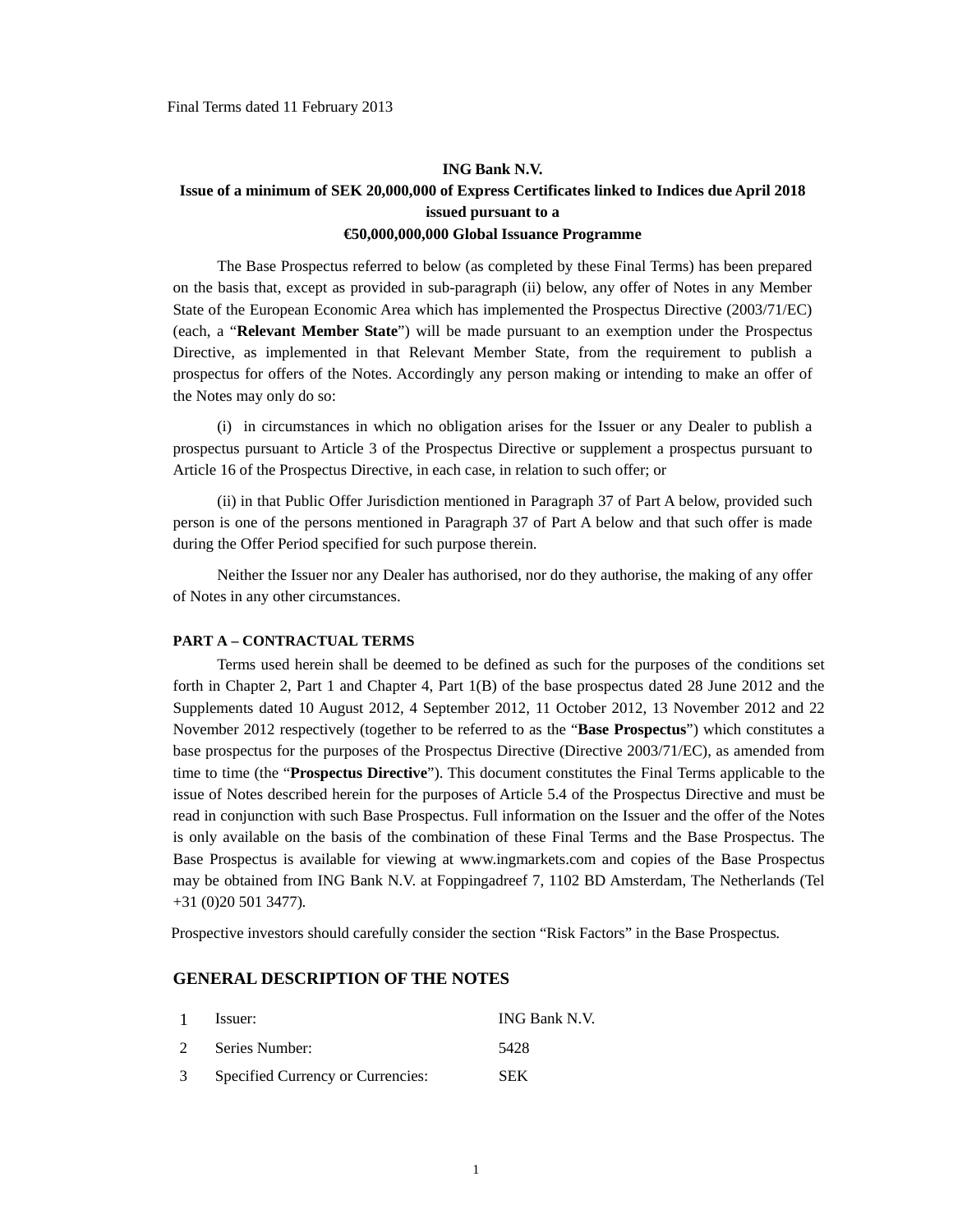| $\overline{4}$ | <b>Aggregate Nominal Amount:</b>                          | A minimum of SEK 20,000,000<br>(The final Aggregate Nominal Amount shall be<br>determined by the Issuer in its sole and absolute<br>discretion, taking the number of allocations into<br>consideration. The final Aggregate Nominal<br>Amount shall be announced on or about the<br>Strike Date on www.ingmarkets.com). |
|----------------|-----------------------------------------------------------|-------------------------------------------------------------------------------------------------------------------------------------------------------------------------------------------------------------------------------------------------------------------------------------------------------------------------|
| 5              | <b>Issue Price:</b>                                       | 100 per cent. of the Aggregate Nominal                                                                                                                                                                                                                                                                                  |
|                |                                                           | Amount.                                                                                                                                                                                                                                                                                                                 |
| 6              | Offer price, offer period and application<br>process:     | Applicable                                                                                                                                                                                                                                                                                                              |
|                |                                                           | Subject to paragraph 34, the offer price is equal<br>to the Issue Price.                                                                                                                                                                                                                                                |
|                |                                                           | The subscription period for the Notes is from<br>and including 11 February 2013 (9:30 CET) to<br>and including 22 March 2013 (17:00 CET). The<br>Issuer reserves the right to close<br>the<br>subscription period earlier.                                                                                              |
|                |                                                           | Investors may subscribe for the Notes through<br>branches of the Issuer and Skandiabanken<br>Aktiebolag (publ). Investors may not be<br>allocated all of the Notes for which they apply.<br>The offering may, at the discretion of the Issuer,<br>be cancelled at any time prior to the Issue Date.                     |
| 7              | Details of minimum and maximum<br>amount of application:  | Not Applicable                                                                                                                                                                                                                                                                                                          |
| 8              | <b>Specified Denominations:</b><br>(i)                    | <b>SEK 10,000</b>                                                                                                                                                                                                                                                                                                       |
|                | <b>Calculation Amount:</b><br>(ii)                        | Not Applicable                                                                                                                                                                                                                                                                                                          |
| 9              | Issue Date and Interest Commencement                      |                                                                                                                                                                                                                                                                                                                         |
|                | Date:                                                     | 12 April 2013                                                                                                                                                                                                                                                                                                           |
| 10             | <b>Maturity Date:</b>                                     | 12 April 2018                                                                                                                                                                                                                                                                                                           |
| 11             | <b>Interest Basis:</b>                                    | Variable-linked Interest                                                                                                                                                                                                                                                                                                |
|                |                                                           | (further particulars as specified in paragraph 18<br>below)                                                                                                                                                                                                                                                             |
| 12             | Redemption/Payment Basis:                                 | As specified in paragraph 23 and 40 below.                                                                                                                                                                                                                                                                              |
| 13             | Change of Interest Basis or Redemption/<br>Payment Basis: | As specified in paragraph 18, 23 and 40 below.                                                                                                                                                                                                                                                                          |
| 14             | Put/Call Options:                                         | Not Applicable                                                                                                                                                                                                                                                                                                          |
| 15             | Status of the Notes:                                      | Senior                                                                                                                                                                                                                                                                                                                  |
| 16             | Method of distribution:                                   | Non-syndicated                                                                                                                                                                                                                                                                                                          |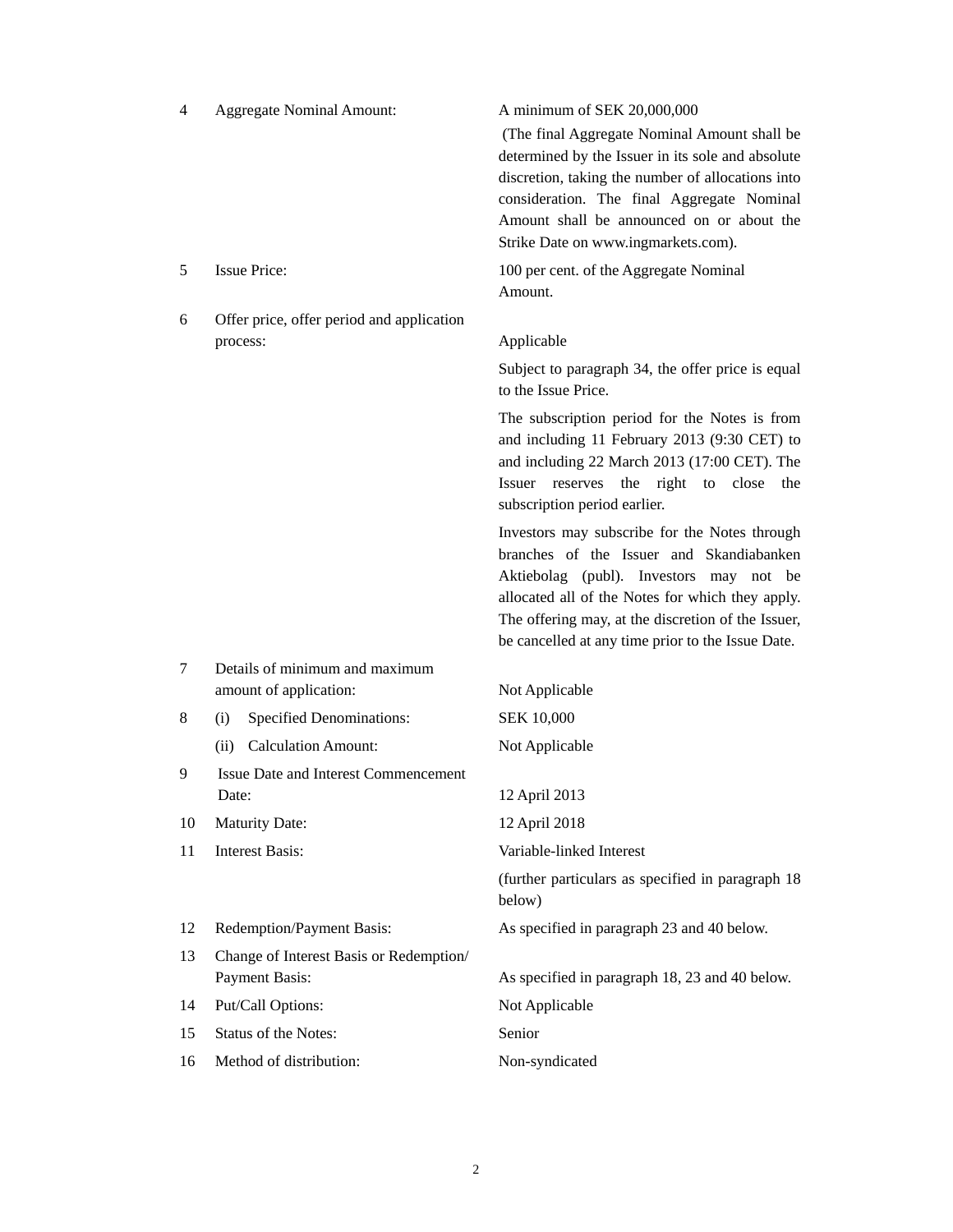#### **PROVISIONS RELATING TO INTEREST (IF ANY) PAYABLE**

| 17 |      | <b>Fixed Rate Note Provisions:</b>                                                                            | Not Applicable                                                                       |
|----|------|---------------------------------------------------------------------------------------------------------------|--------------------------------------------------------------------------------------|
| 18 |      | Variable-linked Interest Note<br><b>Provisions:</b>                                                           | Applicable                                                                           |
|    | (i)  | Period(s)/Specified<br>Specified<br><b>Interest Payment Dates:</b>                                            | 14 April 2014, 13 April 2015, 12 April 2016, 12<br>April 2017 and the Maturity Date. |
|    | (ii) | <b>Business Day Convention:</b>                                                                               | <b>Business</b><br>Convention<br><b>Following</b><br>Day<br>(Unadjusted)             |
|    |      | (iii) Additional Business Centre(s):                                                                          | TARGET                                                                               |
|    | (iv) | Manner in which the Rate of Interest<br>and Interest Amount(s) is/are to be<br>determined for Variable-linked |                                                                                      |
|    |      | <b>Interest Notes:</b>                                                                                        | The Interest Amount payable, if any, on the                                          |

Specified Interest Payment Date immediately following the relevant Observation  $Date_{(t)}$ , shall be determined in accordance with the following:

(i) If, on the relevant Observation Date $_{(t)}$ , the Index Level of each and every Index in the Basket is equal to or higher than its relevant Barrier Level, an amount per Note calculated in accordance with the following formula:

[SEK  $10,000 \times t \times \text{Coupon}$ ] – Memory Coupon; or

(ii) If, on the relevant Observation Date $_{(t)}$ , the Index Level of at least one of the Indices in the Basket is lower than its relevant Barrier Level, an amount per Note equal to SEK 0.00 (ZERO).

#### Where:

"**Coupon**" means 9% (indicative, the final Coupon shall be determined by the Issuer on or about the Strike Date and shall be announced on www.ingmarkets.com. The final Coupon shall not be less than 7%);

"**Memory Coupon**" means the sum of all Interest Amounts payable on the Specified Interest Payment Dates preceding the relevant Specified Interest Payment Date, except for the first Specified Interest Payment Date, in which case Memory Coupon means SEK 0.00 (ZERO); and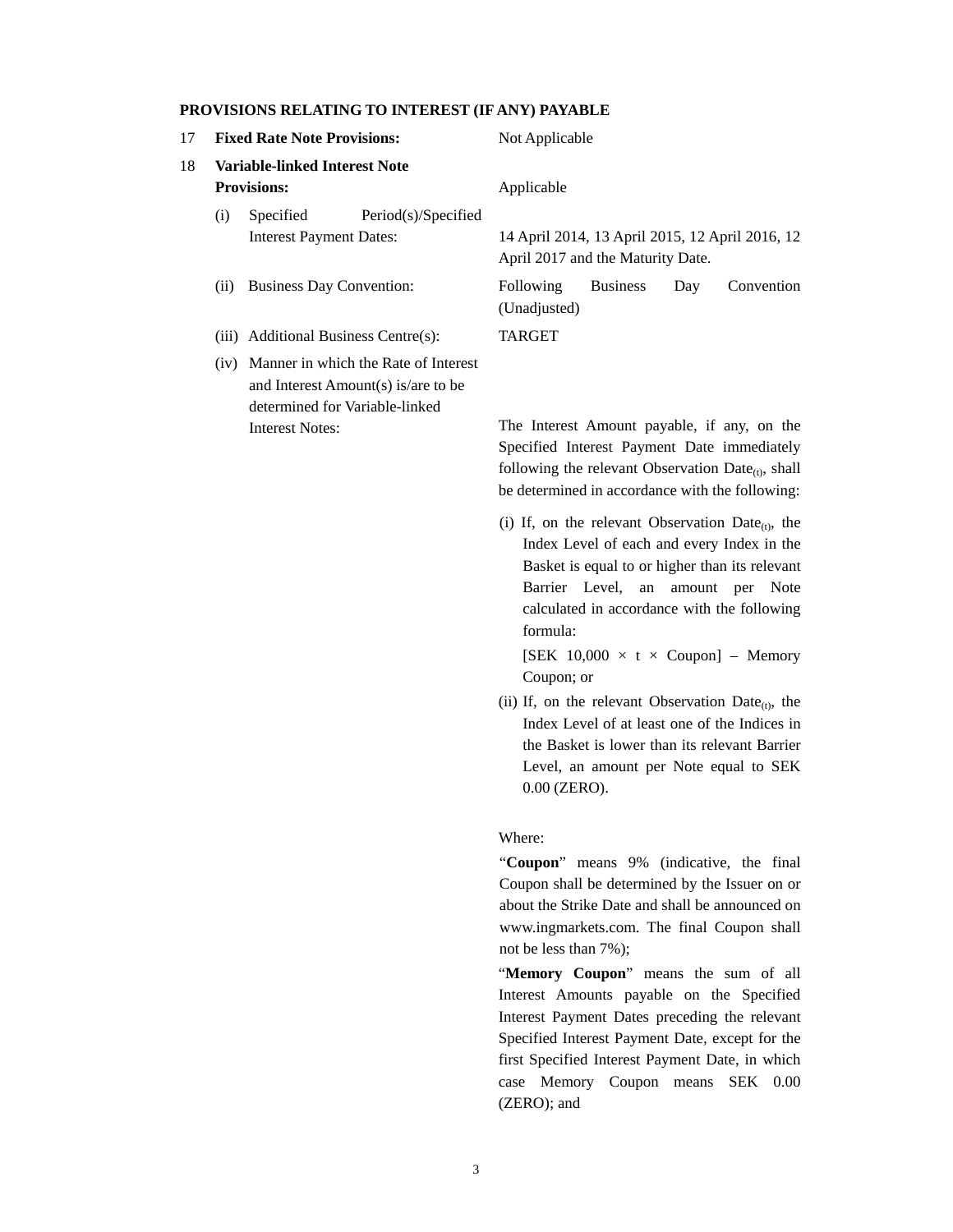"**t**" means the number 1 to 5 corresponding to the relevant Observation Date $_{(t)}$ .

|    |     | (v) Party responsible for calculating the<br>Rate of Interest and Interest(s)                                                                                                                                                                                    |                                                                                                                                                                                                                                                                                                                                                   |
|----|-----|------------------------------------------------------------------------------------------------------------------------------------------------------------------------------------------------------------------------------------------------------------------|---------------------------------------------------------------------------------------------------------------------------------------------------------------------------------------------------------------------------------------------------------------------------------------------------------------------------------------------------|
|    |     | Amount:                                                                                                                                                                                                                                                          | <b>Calculation Agent</b>                                                                                                                                                                                                                                                                                                                          |
|    |     | (vi) Screen Rate Determination:                                                                                                                                                                                                                                  | Not Applicable                                                                                                                                                                                                                                                                                                                                    |
|    |     | (vii) ISDA Determination:                                                                                                                                                                                                                                        | Not Applicable                                                                                                                                                                                                                                                                                                                                    |
|    |     | (viii) Margin(s):                                                                                                                                                                                                                                                | Not Applicable                                                                                                                                                                                                                                                                                                                                    |
|    |     | (ix) Minimum Rate of Interest:                                                                                                                                                                                                                                   | Not Applicable                                                                                                                                                                                                                                                                                                                                    |
|    | (x) | Maximum Rate of Interest:                                                                                                                                                                                                                                        | Not Applicable                                                                                                                                                                                                                                                                                                                                    |
|    |     | (xi) Day Count Fraction:                                                                                                                                                                                                                                         | Not Applicable                                                                                                                                                                                                                                                                                                                                    |
|    |     | (xii) Fall back provisions, rounding<br>provisions and any other terms<br>relating to the method of calculating<br>interest on Floating Rate Notes or<br>Variable-linked Interest Notes, if<br>different from those set out in the<br><b>General Conditions:</b> | None                                                                                                                                                                                                                                                                                                                                              |
| 19 |     | <b>Zero Coupon Note Provisions:</b>                                                                                                                                                                                                                              | Not Applicable                                                                                                                                                                                                                                                                                                                                    |
| 20 |     | <b>Dual Currency Interest Note</b>                                                                                                                                                                                                                               |                                                                                                                                                                                                                                                                                                                                                   |
|    |     | <b>Provisions:</b>                                                                                                                                                                                                                                               | Not Applicable                                                                                                                                                                                                                                                                                                                                    |
|    |     | PROVISIONS RELATING TO REDEMPTION                                                                                                                                                                                                                                |                                                                                                                                                                                                                                                                                                                                                   |
| 21 |     | <b>Issuer Call:</b>                                                                                                                                                                                                                                              | Not Applicable                                                                                                                                                                                                                                                                                                                                    |
| 22 |     | Noteholder Put:                                                                                                                                                                                                                                                  | Not Applicable                                                                                                                                                                                                                                                                                                                                    |
| 23 |     | Final Redemption Amount of each Note:                                                                                                                                                                                                                            | (i) If the Final Index Level of each and every<br>Index in the Basket is equal to or higher<br>than its relevant Barrier Level, by payment<br>of the Final Redemption Amount, which<br>shall be SEK 10,000; or                                                                                                                                    |
|    |     |                                                                                                                                                                                                                                                                  | (ii) If the Final Index Level of at least one of the<br>Indices in the Basket is lower than its<br>relevant Barrier Level, by payment of the<br>Final Redemption Amount, which shall be<br>Note<br>amount<br>per<br>calculated<br>in<br>an<br>accordance with the following formula:<br>SEK $10,000 \times$<br>Final Index Level of Index (worst) |
|    |     |                                                                                                                                                                                                                                                                  | Initial Index Level of Index (worst)                                                                                                                                                                                                                                                                                                              |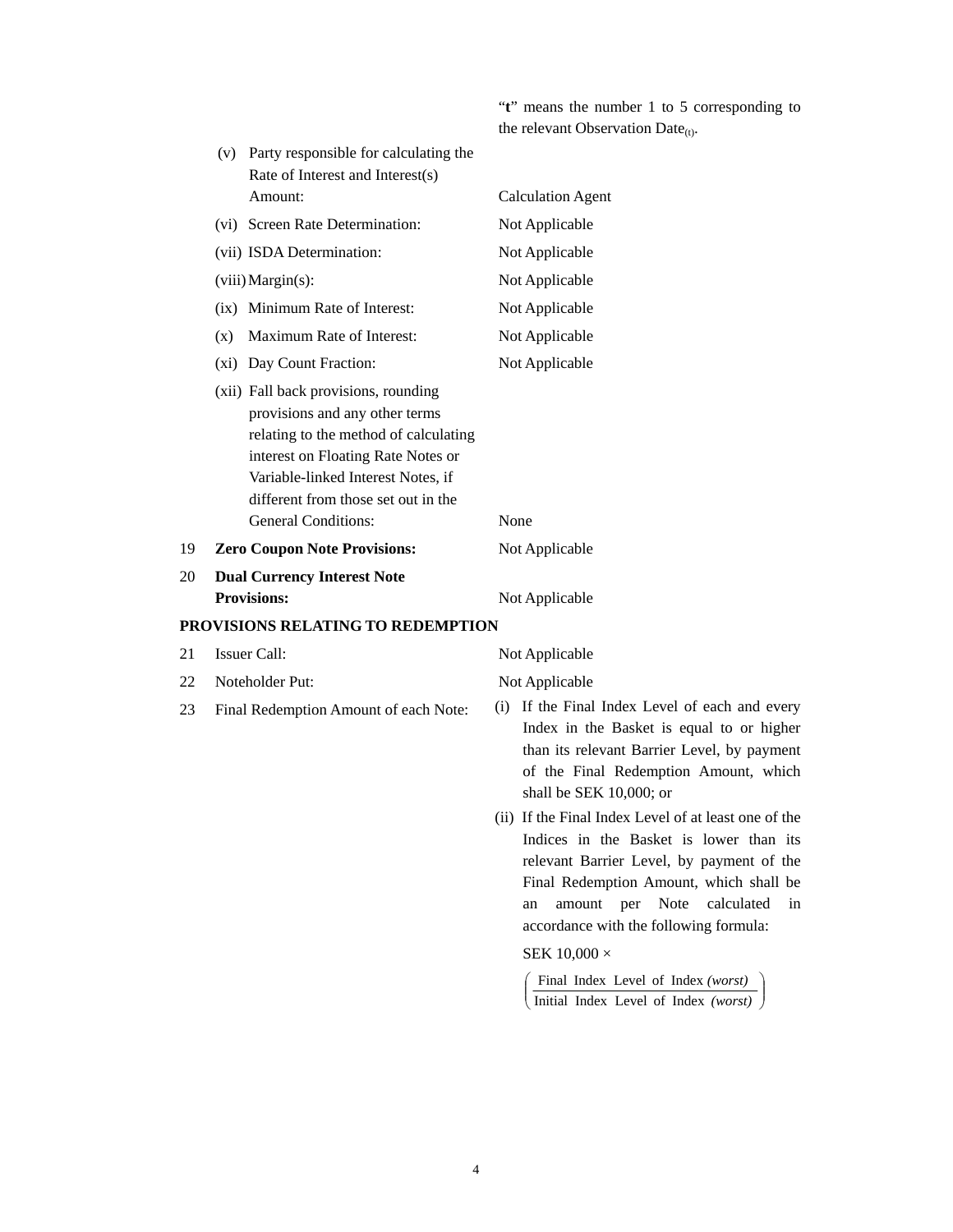#### Where:

"Index<sub>(worst)</sub>" means the Index with the worst performance compared to the other Indices in the Basket, where the performance of each of the Indices in the Basket will be calculated in accordance with the following equation:

(Final Index Level / Initial Index Level)

For the avoidance of doubt,  $Index_{(worst)}$  will be the Index for which the outcome of the above mentioned formula has the lowest value.

- 24 Other: (i) Early Redemption Amount of each Note payable on redemption for taxation reasons or on Issuer event of default and/or the method of calculating the same (if required or if different from that set out in Condition 6*(f)* of the General
	- Conditions): Early Redemption Amount to be equal to Fair Market Value as set out in Condition 6(*f*) of the General Conditions.
	- (ii) Notice period (if other than as set out in the General Conditions): As set out in the General Conditions.

(iii) Other (Condition 6(m) of the General Conditions): Not Applicable

#### **GENERAL PROVISIONS APPLICABLE TO THE NOTES**

| 25. | Form of Notes:                                                                             | Swedish Notes  |
|-----|--------------------------------------------------------------------------------------------|----------------|
|     | New Global Note:                                                                           | N <sub>0</sub> |
| 26  | Additional Financial Centre(s) or other<br>special provisions relating to Payment<br>Days: | <b>TARGET</b>  |
|     |                                                                                            |                |
| 27  | Talons for future Coupons or Receipts to<br>be attached to Definitive Bearer Notes         |                |
|     | (and dates on which such Talons mature):                                                   | N <sub>0</sub> |
| 28  | Details relating to Partly Paid Notes:<br>amount of each payment comprising the            |                |

Issue Price and date on which each payment is to be made and, if different from those specified in the Temporary Global Note, consequences of failure to pay, including any right of the Issuer to forfeit the Notes and interest due on late

5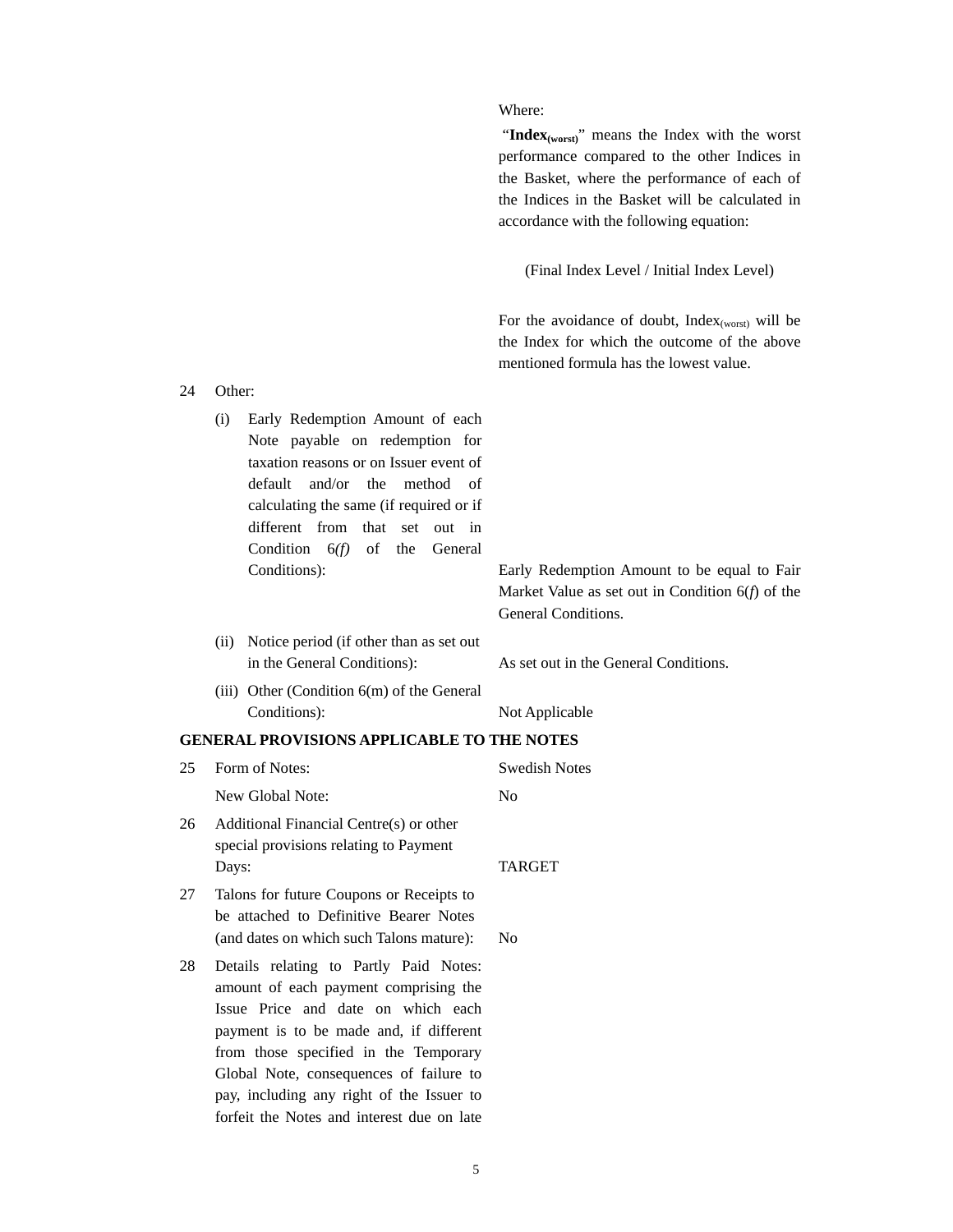|    | payment:                                                                                                                        | Not Applicable                                                                                                                                                                                                                                                                                                                                      |
|----|---------------------------------------------------------------------------------------------------------------------------------|-----------------------------------------------------------------------------------------------------------------------------------------------------------------------------------------------------------------------------------------------------------------------------------------------------------------------------------------------------|
| 29 | Details relating to Instalment Notes:                                                                                           |                                                                                                                                                                                                                                                                                                                                                     |
|    | Instalment Amount(s):<br>(i)                                                                                                    | Not Applicable                                                                                                                                                                                                                                                                                                                                      |
|    | Instalment Date(s):<br>(ii)                                                                                                     | Not Applicable                                                                                                                                                                                                                                                                                                                                      |
| 30 | Redenomination:                                                                                                                 | Redenomination not applicable                                                                                                                                                                                                                                                                                                                       |
| 31 | Other final terms:                                                                                                              | Not Applicable                                                                                                                                                                                                                                                                                                                                      |
|    | <b>DISTRIBUTION</b>                                                                                                             |                                                                                                                                                                                                                                                                                                                                                     |
| 32 | If syndicated, names of Managers:                                                                                               | Not Applicable                                                                                                                                                                                                                                                                                                                                      |
| 33 | If non-syndicated, name of relevant<br>Dealer:                                                                                  | Applicable. The Notes are being issued<br>(in)directly by the Issuer to investors and may<br>from time to time be sold via one or more<br>$Dealer(s)$ .                                                                                                                                                                                             |
| 34 | Total commission and concession:                                                                                                | Distribution fee: 4% upfront (indicative, the<br>final distribution fee shall be determined by the<br>Issuer and announced on or about the Strike<br>Date on www.ingmarkets.com and will not be<br>higher than 6.0%); and                                                                                                                           |
|    |                                                                                                                                 | A commission may be charged to investors by<br>the distributor and/or financial intermediary.<br>Further information can be obtained from the<br>distributor.                                                                                                                                                                                       |
| 35 | Whether TEFRA D or TEFRA C rules<br>applicable or TEFRA rules not applicable:                                                   | TEFRA rules not applicable                                                                                                                                                                                                                                                                                                                          |
| 36 | Additional selling restrictions:                                                                                                | Not Applicable                                                                                                                                                                                                                                                                                                                                      |
| 37 | Simultaneous offer:<br>(i)                                                                                                      | Not Applicable                                                                                                                                                                                                                                                                                                                                      |
|    | (ii)<br>Non-exempt offer:                                                                                                       | An offer of Notes may be made by the Issuer<br>Skandiabanken Aktiebolag (publ) other<br>and<br>than pursuant to Article $3(2)$ of the Prospectus<br>Directive in Sweden (the "Public Offer<br>Jurisdiction") during the period from 11<br>February 2013 (9:30 CET) until 22 March 2013<br>(17:00 CET) ("Offer Period"). See further<br>paragraph 6. |
| 38 | Process for notification to applicants of<br>amount allotted and indication whether<br>dealing may begin before notification is |                                                                                                                                                                                                                                                                                                                                                     |

made: Investors will be notified of the amount of Notes allotted to them either directly by the Issuer or through their financial intermediaries. Dealings in the Notes will not begin until the Issue Date.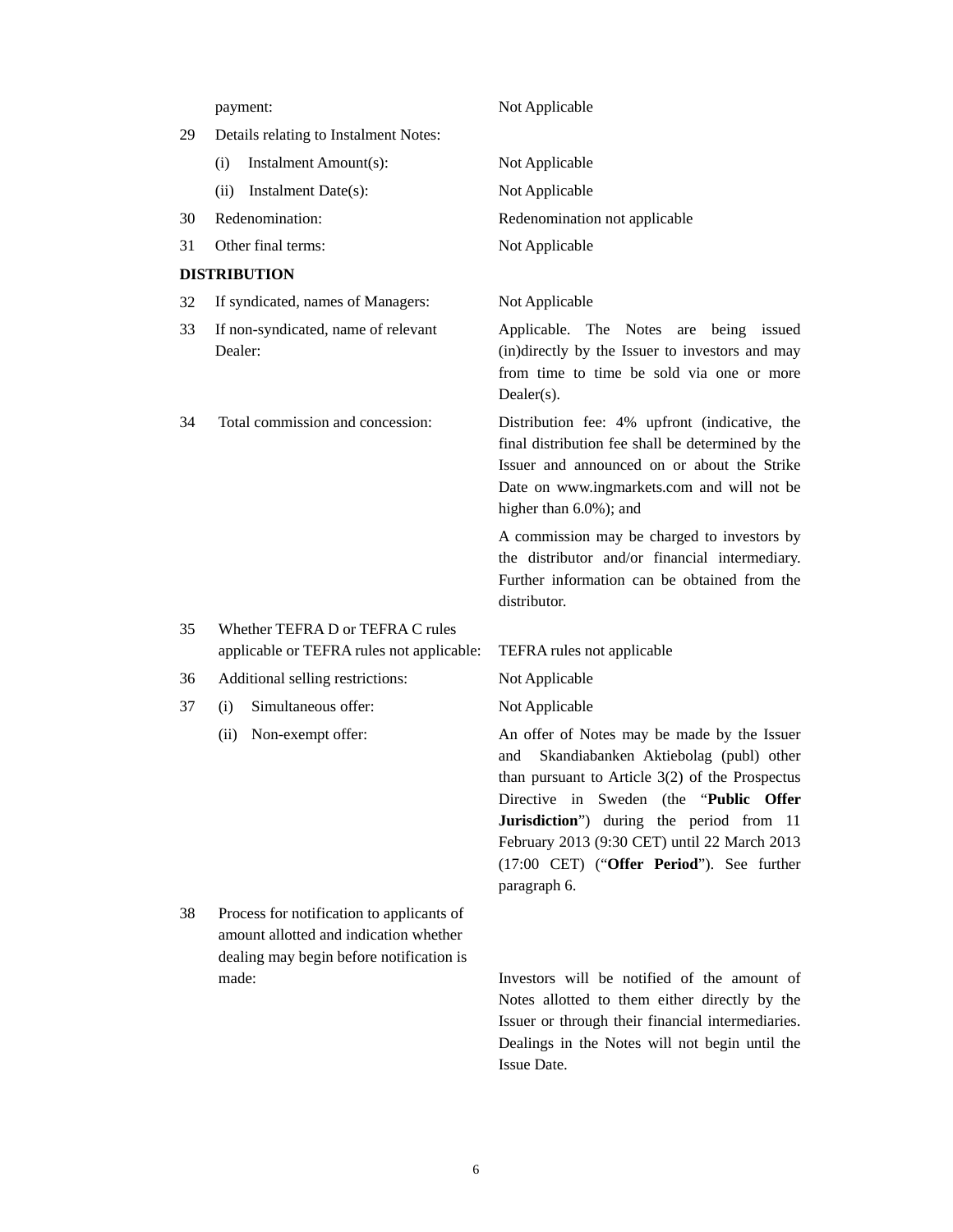# 39 **FX, BENCHMARK, FX CONVERTIBILITY EVENT, FX TRANSFERABILITY EVENT AND TAX EVENT PROVISIONS**

|    | <b>FX Provisions:</b><br>(i)                        | Not Applicable                                                                                                            |
|----|-----------------------------------------------------|---------------------------------------------------------------------------------------------------------------------------|
|    | (ii) Benchmark Provisions:                          | Not Applicable                                                                                                            |
|    | (iii) FX Convertibility Event<br><b>Provisions:</b> | Not Applicable                                                                                                            |
|    | (iv) FX Transferability Event<br><b>Provisions:</b> | Not Applicable                                                                                                            |
|    | (v) Tax Event Provisions:                           | Not Applicable                                                                                                            |
| 40 | <b>INDEX LINKED PROVISIONS</b>                      |                                                                                                                           |
|    | Change in Law:                                      | Applicable                                                                                                                |
|    | Hedging Disruption:                                 | Applicable                                                                                                                |
|    | Other Additional Disruption Events, if<br>any:      | None                                                                                                                      |
|    | Automatic Early Redemption:                         | Applicable                                                                                                                |
|    | <b>Automatic Early Redemption Amount:</b>           | An amount per Note equal to SEK 10,000                                                                                    |
|    | Automatic Early Redemption Date(s):                 | 14 April 2014, 13 April 2015, 12 April 2016 and<br>12 April 2017.                                                         |
|    | Automatic Early Redemption Event:                   | The Index Level of each and every Index in the<br>Basket is equal to or higher than its relevant<br>Autocall Barrier.     |
|    |                                                     | Where:                                                                                                                    |
|    |                                                     | "Autocall Barrier" means, in respect of Index <sub>(i)</sub> ,<br>90% of the Initial Index Level of such Index $_{(i)}$ . |
|    | Automatic Early Redemption Valuation                |                                                                                                                           |
|    | Date(s):                                            | 28 March 2014, 30 March 2015, 29 March 2016<br>and 28 March 2017.                                                         |
|    | <b>Averaging Dates:</b>                             | Not Applicable                                                                                                            |
|    | <b>Barrier Level:</b>                               | Means, in respect of each Index $_{(i)}$ , 60% of the<br>Initial Index Level of such Index $_{(i)}$ .                     |

Basket:

Basket means a basket composed of the following Indices:

| <b>Index</b>                      |   | <b>Bloomberg Code</b>    |
|-----------------------------------|---|--------------------------|
| OMX Stockholm 30 Index            |   | $OMX$ <index></index>    |
| ("Index <sub>(1)</sub> ")         |   |                          |
| Russia Depositary Index           | 2 | $RDXUSD$ <index></index> |
| ("Index <sub>(2)</sub> ")         |   |                          |
| S&P 500 Index                     | 3 | $SPX$ <index></index>    |
| ("Index <sub>(3)</sub> ")         |   |                          |
| Hang Seng China Enterprises Index | 4 | HSCEI < Index            |
| "Index <sub>(4)</sub> ")          |   |                          |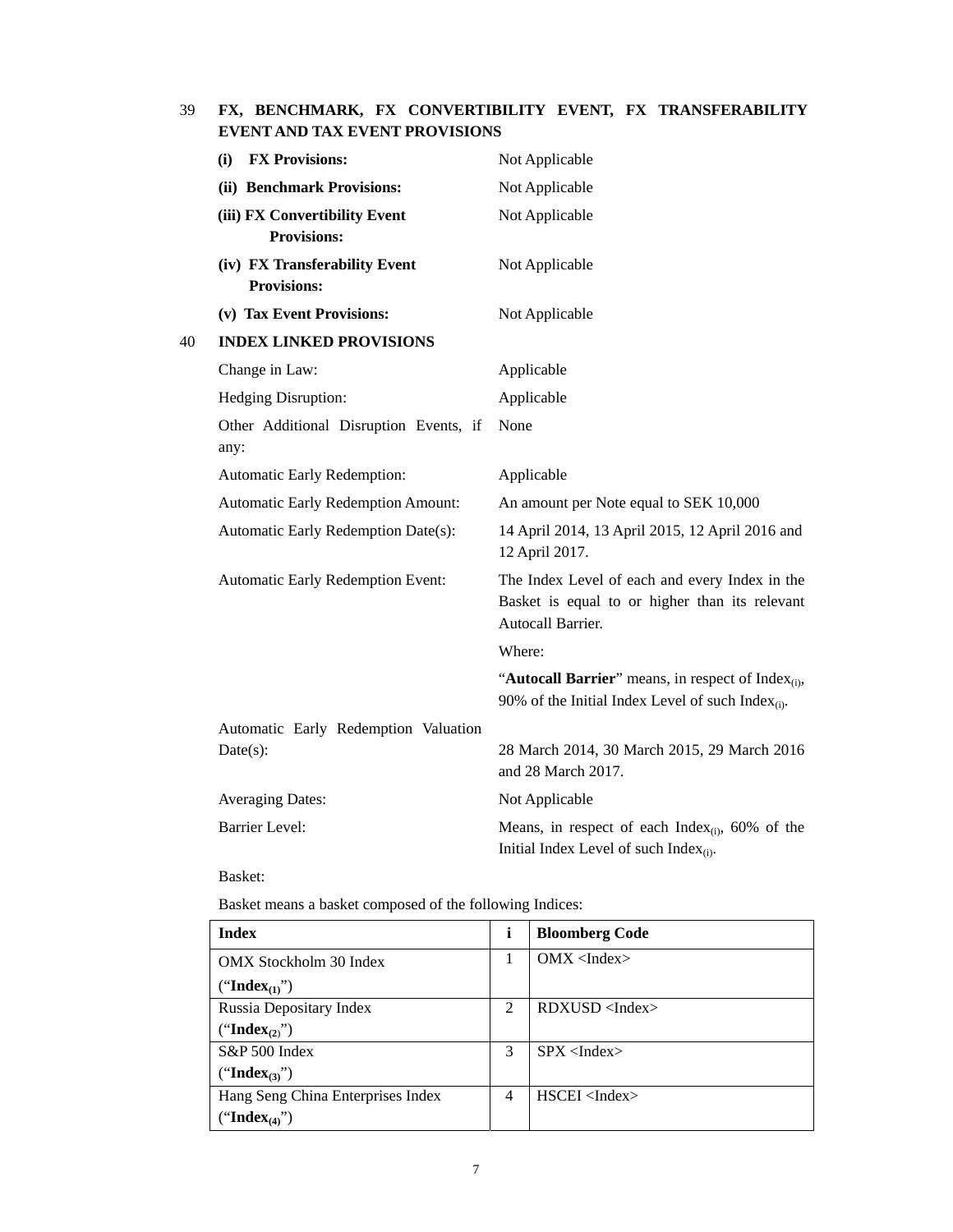For the avoidance of doubt, each Index in the Basket may be referred to as Index (i), where "i" means the number 1 to 4 corresponding to the relevant Index as specified in the table above.

| <b>Business Day:</b>         | A day (i) on which commercial banks and<br>foreign exchange markets settle payments and<br>are open for general business (including dealing<br>in foreign exchange and foreign currency<br>deposits) in Stockholm and (ii) on which the<br>TARGET System is operating. |
|------------------------------|------------------------------------------------------------------------------------------------------------------------------------------------------------------------------------------------------------------------------------------------------------------------|
| <b>Constant Monitoring:</b>  | Not Applicable                                                                                                                                                                                                                                                         |
| <b>Expiration Date:</b>      | 28 March 2018                                                                                                                                                                                                                                                          |
| Final Index Level:           | Shall have the meaning given to it in Chapter 4,<br>Part $1(B)$ .                                                                                                                                                                                                      |
| Index Sponsor:               | Shall have the meaning given to it in Chapter 4,<br>Part $1(B)$ .                                                                                                                                                                                                      |
| Initial Index Level:         | Shall have the meaning given to it in Chapter 4,<br>Part $1$ (B).                                                                                                                                                                                                      |
| Observation Date(s):         | 28 March 2014, 30 March 2015, 29 March 2016,<br>28 March 2017 and the Expiration Date.                                                                                                                                                                                 |
|                              | Each Observation Date may be referred to as<br>Observation Date <sub>(t)</sub> , where "t" means the number<br>1 to 5 (e.g. Observation Date <sub>(1)</sub> , means 28 March<br>2014).                                                                                 |
| <b>Observation Period:</b>   | Not Applicable                                                                                                                                                                                                                                                         |
| Official Closing Level Only: | Applicable                                                                                                                                                                                                                                                             |
| <b>Strike Date:</b>          | 28 March 2013                                                                                                                                                                                                                                                          |
| <b>Strike Price:</b>         | Not Applicable                                                                                                                                                                                                                                                         |

## **PURPOSE OF FINAL TERMS**

These Final Terms comprise the final terms required for the issue and public offer in the Public Offer Jurisdiction and listing and admission to trading on NASDAQ OMX of the Notes described herein pursuant to the €50,000,000,000 Global Issuance Programme of ING Bank N.V., ING Bank N.V., Sydney Branch, ING (US) Issuance LLC and ING Americas Issuance B.V.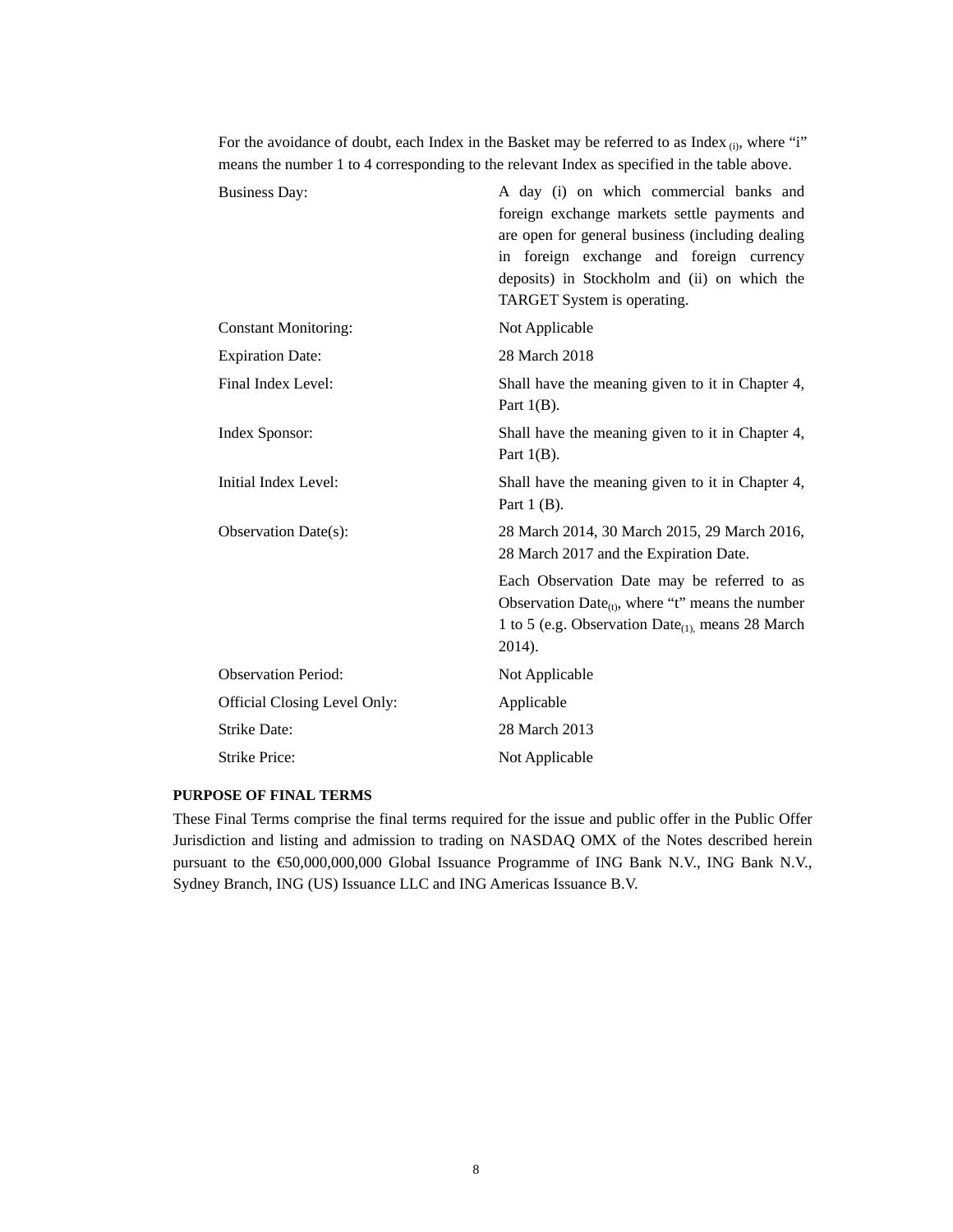#### **RESPONSIBILITY**

The Issuer accepts responsibility for the information contained in these Final Terms. To the best of the knowledge and belief of the Issuer (having taken all reasonable care to ensure that such is the case) the information contained in these Final Terms is in accordance with the facts and does not omit anything likely to affect the import of such information.

Signed on behalf of the Issuer:

By: ....................................... By: ........................................

*Duly authorised Duly authorised*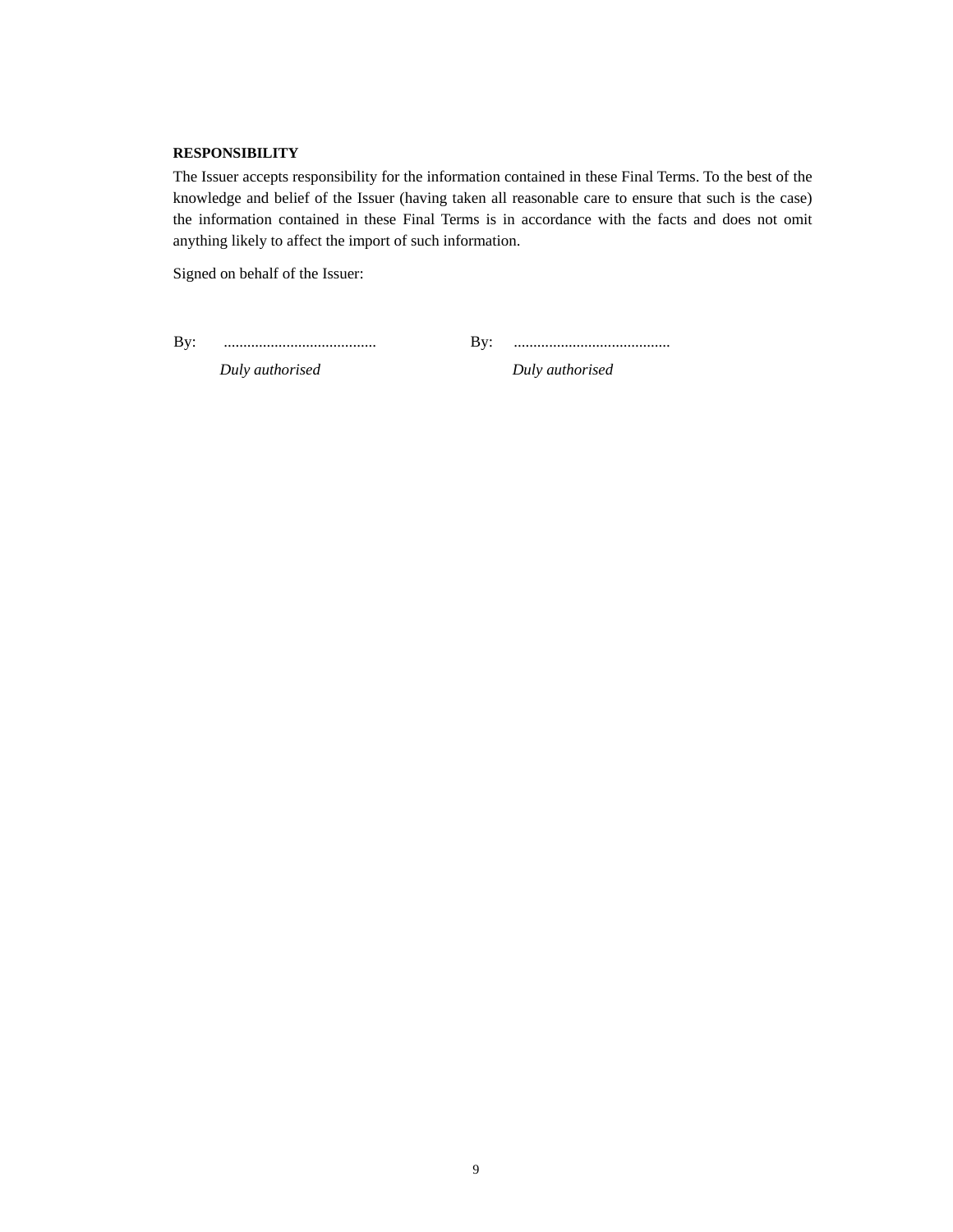### **PART B – OTHER INFORMATION**

### **1 LISTING**

| $(i)$ Listing:             | NASDAO OMX                                                                                                                                              |
|----------------------------|---------------------------------------------------------------------------------------------------------------------------------------------------------|
| (ii) Admission to trading: | Application will be made for the Notes to be<br>admitted to trading on NASDAQ OMX with effect<br>from the Issue Date or as soon as possible thereafter. |

## **2 RATINGS**

Ratings: The Notes will not be rated.

### **3 NOTIFICATION**

The Netherlands Authority for Financial Markets has provided the competent authorities in each of Austria, Belgium, Denmark, Finland, France, Germany, Italy, Luxembourg, Norway, Spain and Sweden with a certificate of approval attesting that the Base Prospectus has been drawn up in accordance with the Prospectus Directive. Notwithstanding the foregoing, no offer of Notes to the public may be made in any Relevant Member State which requires the Issuer to undertake any action in addition to the filing of the Final Terms with the Netherlands Authority for the Financial Markets unless and until the Issuer advises such action has been taken.

## **4 INTERESTS OF NATURAL AND LEGAL PERSONS INVOLVED IN THE OFFER**

Save as discussed in "Subscription and Sale" in Chapter 1 of the Base Prospectus in respect of any appointed Dealer, so far as the Issuer is aware, no person involved in the offer of the Notes has an interest material to the offer.

# **5 REASONS FOR THE OFFER, ESTIMATED NET PROCEEDS AND TOTAL EXPENSES**

| (i)  | Reasons for the offer:              | See "Use of Proceeds" wording in Chapter 1 of<br>the Base Prospectus |
|------|-------------------------------------|----------------------------------------------------------------------|
| (ii) | Estimated total expenses related to |                                                                      |
|      | admission to trading:               | Listing costs SEK 1,500                                              |
|      |                                     | Annual costs SEK 15,000                                              |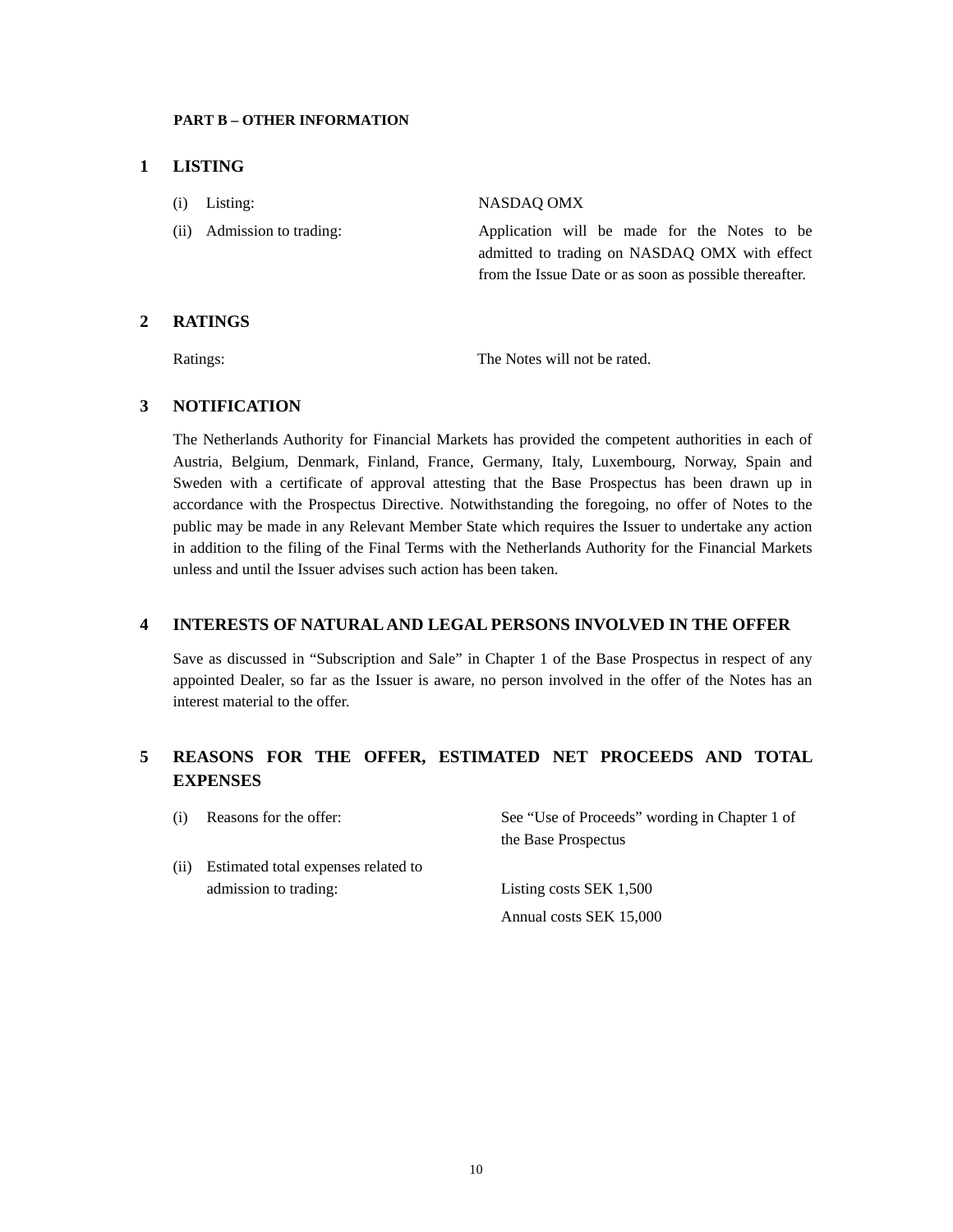#### **6 INFORMATION CONCERNING THE UNDERLYING**

The return on the Notes is linked to the performance of the underlying Indices. The levels of the Indices may go down as well as up throughout the life of the Notes. Fluctuations in the levels of the Indices will affect the value of and return on the Notes. A negative performance of any of the Indices might have an adverse effect on the value of and the return on the Notes.

Details of the past and further performance of the Indices in the Basket and their volatility can be obtained from:

- in respect of  $Index_{(1)}$ , Bloomberg (OMX <Index>) and the website <https://indexes.nasdaqomx.com/data.aspx?IndexSymbol=OMXS30>
- in respect of  $Index_{(2)}$ , Bloomberg (RDXUSD <Index>) and the website http://en.indices.cc/indices/details/rdu/
- in respect of  $Index_{(3)}$ , Bloomberg (SPX <Index>) and the website http://www.standardandpoors.com/indices/sp-500/en/us/?indexId=spusa-500-usduf--p-us-l--; and
- in respect of  $Index_{(4)}$ , Bloomberg (HSCEI <Index>) and the website http://www.bloomberg.com/quote/HSCEI:IND

## **7 RESULTS OF THE OFFER**

Results of the offer will be published by the Issuer on www.ingmarkets.com following the close of the subscription period (results of the offer are expected to be published on or about the Strike Date, although the Issuer reserves the right to close the subscription period earlier).

### **8 POST-ISSUANCE INFORMATION**

Post-issuance information in relation to the Notes will be made available on www.ingmarkets.com. There is no assurance that the Issuer will continue to provide such information for the life of the Notes.

### **9 OPERATIONAL INFORMATION**

| Intended to be held in a manner which would |                                                                                                                     |
|---------------------------------------------|---------------------------------------------------------------------------------------------------------------------|
| allow Eurosystem eligibility:               | No                                                                                                                  |
| ISIN CODE:                                  | SE0005034857                                                                                                        |
|                                             | Not Applicable                                                                                                      |
|                                             | Not Applicable                                                                                                      |
| Clearing system $(s)$ :                     | Euroclear Sweden AB                                                                                                 |
|                                             | <b>Box 191</b>                                                                                                      |
|                                             | 101 23 Stockholm                                                                                                    |
|                                             | Sweden.                                                                                                             |
|                                             | Delivery against payment.                                                                                           |
|                                             |                                                                                                                     |
| $Agent(s)$ (if any):                        | Not Applicable                                                                                                      |
|                                             | (iii) Common Code:<br>(iv) Other relevant code:<br>(vi) Delivery:<br>(vii) Names and addresses of additional Paying |